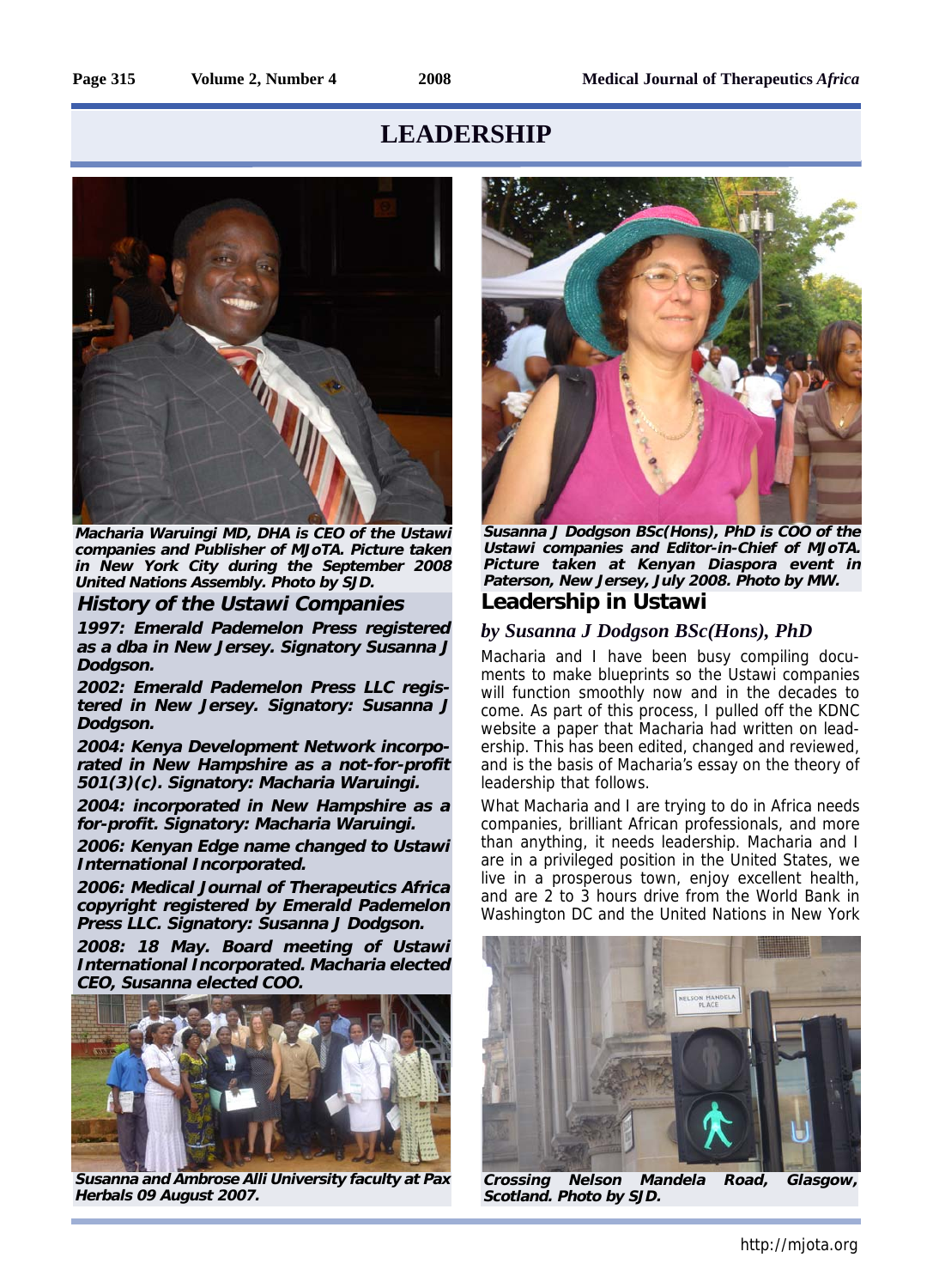City. We can do things in the United States that cannot be done in Nairobi or Lagos or Accra; and our success as leaders depends on us knowing these things. Our success also depends on the understanding of the professionals we work with, and all of us understanding that things are happening in Africa that we need to react to or ignore; and we cannot lead unless we trust our people.

Since Emerald Pademelon Press first published MJoTA on Martin Luther King Day in January 2007, I have purposefully included stories on successful leaders. Some leaders have huge global impact: such as Bill Gates and Florence Nightingale and some Nobel Laureates. Others have local impact: such as Macarthur Fellow Dr John Rich. Leadership done well is a beautiful thing, and leaders are by definition unique, rising to turn a vision into a mission that may look foolish, and can be dangerous. Two highlights of my life were listening to speeches by transformational leaders. The first, in Philadelphia in 1986, was given by Archbishop Desmond Tutu. He told us that we are all held in the palm of God's hand; an image that has sustained me in the years since. The second was in Barcelona in

2002. On the same podium Bill Clinton, and then Nelson Mandela, both pleaded for international empathy and support for HIV/AIDS prevention and therapies. I walked away from those speeches convinced that every human has the power to change the world, as these great leaders have. In South Africa during the era when the white minority had terrorized the black majority because of financial superiority, Archbishop Tutu and Nelson Mandela led a movement (Mandela from jail) that led to partner-

![](_page_1_Picture_7.jpeg)

**Raising awareness for Ustawi at a Quaker community event, the annual Mt Laurel Peach Festival, New Jersey, 02 August 2008. Photo by Patience Dodgson.**

ship with the then-new President of South Africa, FW de Clerk and the end of apartheid. In April 1994, when Bill Clinton was President of the United States, I vividly recall a magazine picture showing humans in South Africa stand in a long slow-moving snaking line so they could claim their rights as humans by voting for their government leaders.

My own vision of leadership led to creating the Medical Journal of Therapeutics Africa, because I want a complete indigenous pharmaceutical industry in the countries of Africa. My vision has led me to Nigeria thrice (July 2007 to April 2008) and to Kenya

(August 2008). I am putting all my efforts into realizing my vision first in Kenya; with this aim I teamed with Macharia in May 2008. We pooled resources, contacts, companies and offices, and we are creating more companies. We need to be leaders in these companies, and in the early stages, a lot of what we are having to do is learn to work together, and to trust our people.

I believe that leadership is based on trust, and trust comes from love. I can only lead because I trust in my own vision, in my own instincts that led to creating Medical Journal of Therapeutics Africa and creating a leadership team with Macharia. I must trust in the mystical power of my own faith and love of humanity that makes me understand the importance of every human life.

![](_page_1_Picture_13.jpeg)

**Susanna looking over the 1000-acre lot belonging to Kenyatta University, which is on the Nairobi-Thika Road, Kenya, on 31 August 2008. Photo by Charity Mooz.**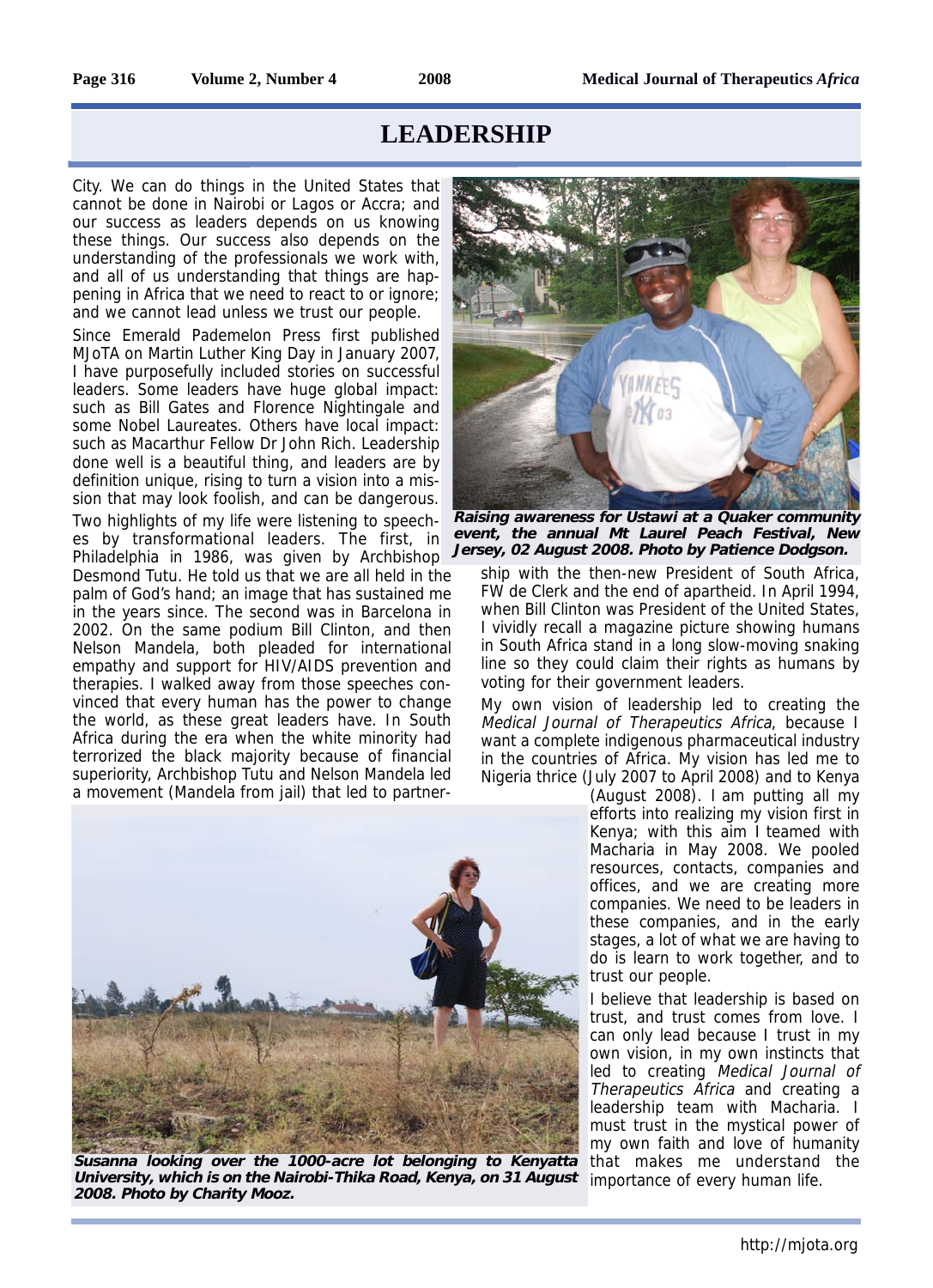"...the society we seek to create must be a people-centred society. All its institutions and its resources must be dedicated to the pursuit of a better life for all our citizens.

That better life must mean an end to poverty, to joblessness, homelessness and the despair that comes of deprivation. This is an end in itself because the happiness of the human being must, in any society, be an end in itself.

At the same time, we are intensely conscious of the fact that the stability of the democratic settlement itself and the possibility actually to create a non-racial and non-sexist society, depend on our ability to change the material conditions of life of our people so that they not only have the vote, but they have bread and work as well."

— Nelson Mandela. Speech 03 Oct 1994 to United Nations 1994 as President of South Africa.

### **Leadership Theory**

### *by Macharia Waruingi MD, DHA*

My experience with leadership is largely through the 2004 creation of a global health development organization that works with 5 key stakeholders to develop a shared vision for global health leadership: the Kenya Development Network, known as KDNC.(22)

Through the Kenya Development Network I learned that critical to sustainability is transformational leadership, known also as level 5 leadership.(13) I give here a brief history of how the concept of leadership evolved to explain, first, why my goal in KDNC and the Ustawi Companies is transformational leadership, and second, the relationship of transformational leadership with innovation.

### **HISTORICAL PERSPECTIVES OF LEADERSHIP**

The word leader was not used in English until the 1300s and the word leadership until 1821.(Shirakashi cited in ref 5) Leadership was defined by the Ancient Greek philosopher Plato, who lived 427-347 BCE as:

- a. timocratic, ruling by pride and honor
- b. plutocratic, ruling by wealth
- c. democratic, ruling by election
- d. tyrannical, ruling by coercion. (cited in ref 5)

After Plato, leadership thought has been modeled to explain leadership and leader behavior, indicating societal need to understand the makings of a great leader.(5,11,15,19-21) The search for a great leader is a central preoccupation of humanity, and development of criteria for identification a great leader is a subject of social conversations everywhere. (5,6,15,16)

### **THEORIES OF LEADERSHIP**

### **Great Man, Luck, and Inheritance**

The 18th-century rationalists thought that personal endowments plus luck was critical to great leadership by great men.(5,11,26) Studies of the hereditary background of great leaders spawned theories that leadership was an inherited trait that endowed the leader with superior qualities that differentiated him from the followers. This concept of leadership was repeated certainly until the mid 20th century.(5) In 1922 Freud, and in 1964 Erickson suggested that the leaders' political behavior could be traced to early childhood and family development.(cited in 5)

### **PERCEPTION OF CO-WORKER**

Studies in the 1950s showed that how a leader perceived the least preferred coworker (LPC) determined leadership style.(16,17,18) Fiedler posited that leaders were either task motivated or relation motivated.(16) According to Fiedler, orientation to task, or orientation to relation are 2 primary motivations that do not change, suggesting a hard dichotomy in leadership style. In his leadership studies from which he developed the contingency model, Fiedler found that task motivated leaders had low least-preferred co-worker (LPC) scores, focused on details, and were tough and autocratic on getting a failing subordinate to perform a task. In the contingency model, the task-motivated leader's self-esteem came from completing tasks and the leaders were only considerate when tasks were going well. By contrast relation motivated leaders had high LPC scores, got bored with detail and focused instead on pleasing others, getting loyalty and being accepting. Their

![](_page_2_Picture_24.jpeg)

**This picture describes Ustawi's vision. Macharia is pointing up and his finger looks to be grasped from above. He was touring the Christ Apostolic Church community hall in Hyattsville, Maryland in May 2008. The Ustawi mission is to connect resources with African professionals who have reached as far as they can by themselves. Photo by SJD.**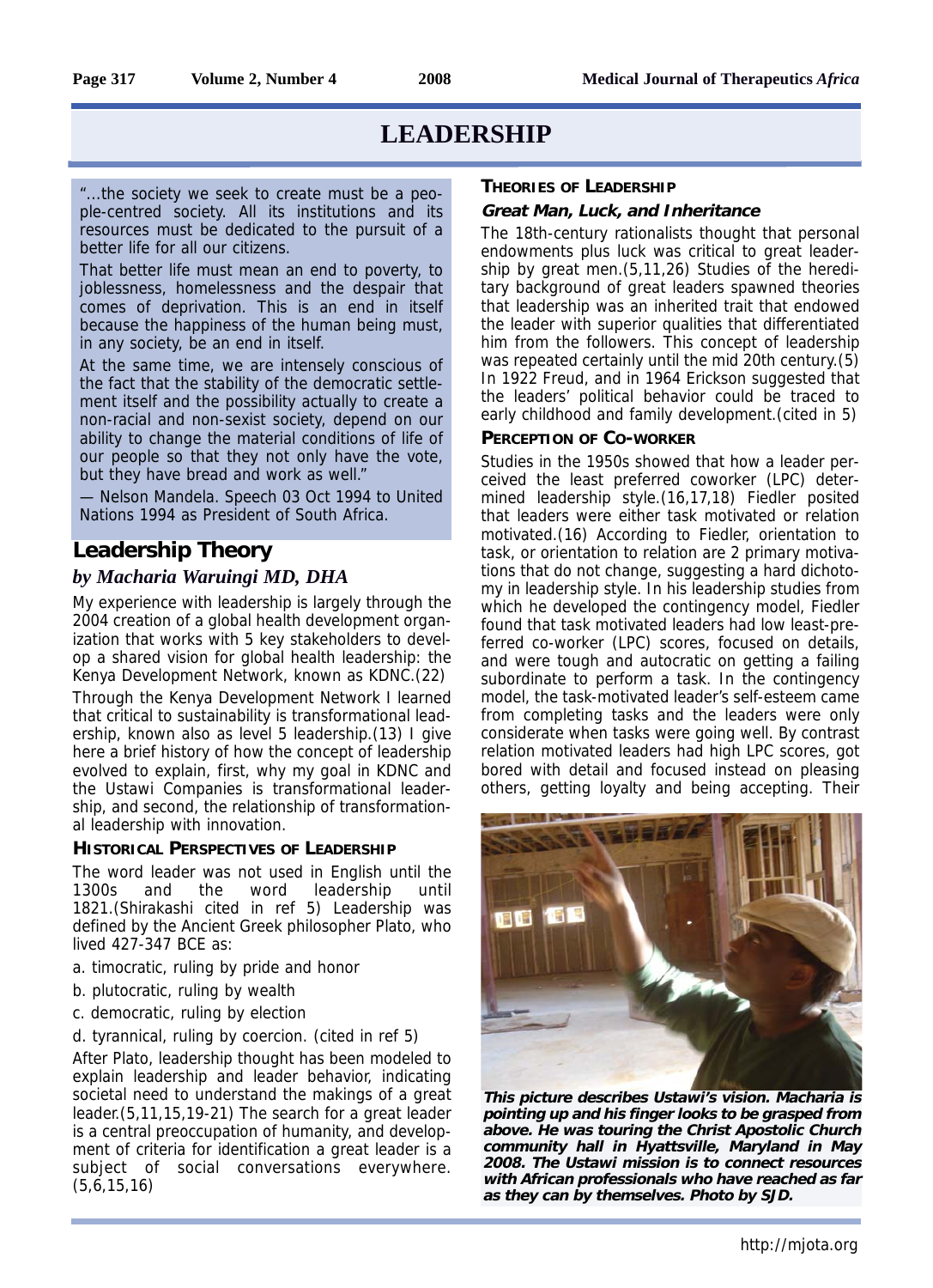"And to all who would be leaders we will issue the challenge that if met will speak louder than any document, reach out to children and adolescents themselves involve them engage them and listen to what they have to say. Make certain that the global partnership for children includes children."

—Nelson Mandela, 06 May 2000 speech for UNICEF, Johannesburg, South Africa.

self-esteem came from interpersonal relationships. From these findings, Fiedler concluded that leadership has 3 interrelated variables:

a. leader-member relationship

b. task structure

c. power position.(16)

These variables worked together in these ways:

1. In good leader-member relations, the group was cohesive and supported the leader, and in the bad leader-member relationship the group was divided and unsupportive of the leader.

2. When the task structure was high, there was clarity of task, clear goals and procedures and few pathways to get to the goal. The outcomes were easy to measure. In low task structure, the goals, procedures, paths, solutions, and outcomes were unclear.

3. In high position power, leaders had official power and influence over hiring, firing, rewarding and punishing subordinates. In low position power, all influence and power was informal.

### **PEOPLE OR TASK**

The leadership model of Blake and Mouton had 2 principal criteria: concern for people and concern for task.(9) In this model ieach leadership style corresponds to the degree of emphasis on task or people:

a. authoritarian style: high on task, low on people

b. team oriented style: high on people, high on task

c. country club style: high on people, low on task

d. impoverished leadership: low on people and task

In the Blake and Mouton model, great leaders are high on people and task at the same time, and they are highly transformational.(5,9) This work explains how the ability to hold 2 different attitudes leads to great leadership and transformational results.(9,13)

### **SUPPORT OR DIRECTION**

A study reported in 1969 that 2 dimensions of coaching (1 was supervision, the other was arousal) guided leaders' actions.(19) Hersey and Blanchard's situational leadership model described supervisingoriented leaders as directing, and arousal-oriented leaders as supporting.

In the situational leadership model, the supervising leaders used employee skills and knowledge to

![](_page_3_Picture_24.jpeg)

"I wanted to find out what is needed for a leader to be effective in Africa. I am a physician and my concern is with health. When I was growing up on the slopes of Mount Kenya I saw the effects of the leadership of the World Health Organization and the World Bank devastating children and adults. I studied medicine so I could help my people. When I was a medical student I traveled all around my country educating my people about epilepsy; after that I trained as a neurologist in France and worked in cardiology in Kenya.

Yet I saw that my people were getting sicker, and I wanted to find out what leaders of organizations need to know to make my people healthy and prosperous. I traveled to Harvard in Boston to find the answer because I had read The Fifth Discipline by a systems engineer and teacher at MIT, Dr Peter Senge, who understood the questions I was asking. I found that the Harvard School of Public Health had created leaders who had caused a lot of the misery in Africa, and realized I had to find the answers myself.

While I was working in Harvard hospitals I started a Doctorate in Health Administration at the University of Phoenix to find out what it is that leaders don't know that they don't know; why good decent hard-working leaders cause disease and death when they are trying to heal. This book is a description of my journey I took with Dr Senge in answering my questions."

Macharia Waruingi MD, DHA in The Tacit Dimension of Global Health Leadership, KDNC Publications 2009.

**Kenya Development Network http://www.kdnc.org**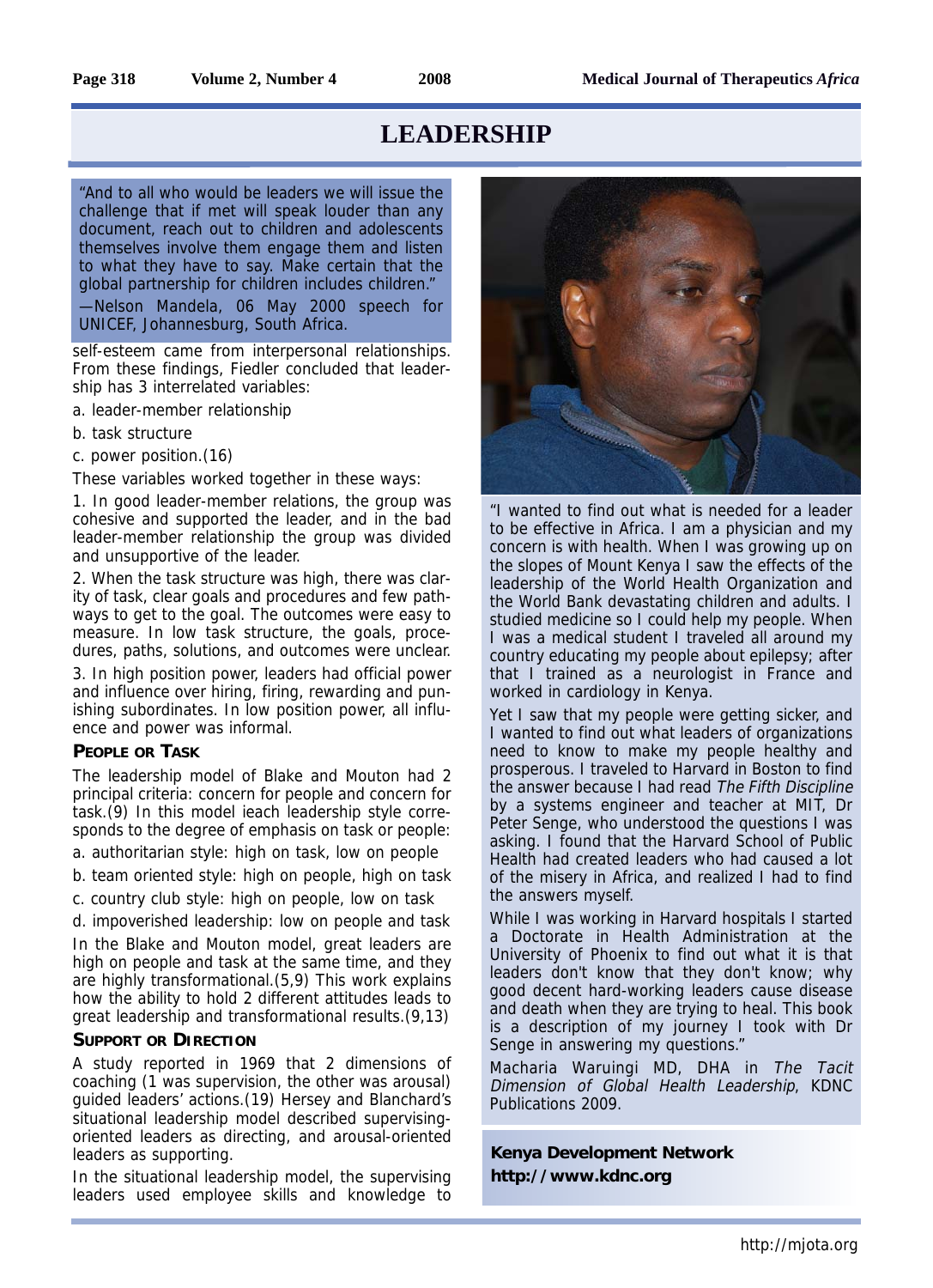"The world is full of brilliant people who have all the right solutions to the problems of the world. However, if they don't have the ability to turn their ideas into reality they remain spectators and armchair commentators in the great game of life. Becoming a leader isn't an easy process........

Leaders must have the ability to make a cool and impartial assessment of the situation. Real leaders must be able to climb above the day-to-day hustle and bustle and take a critical view of the direction in which events are moving.

And if they see that their people are moving in the wrong direction they must have the ability to persuade them to change course. Nearly all great leaders have had this ability."

—FW de Clerk, President of South Africa 1989- 1994; Nobel Peace Prize winner 1993. Speech on 09 Apr 2007 to Salisbury Univ, Maryland, USA.

determine the amount of supervision required. Hypo-supervision led to miscommunication, lack of coordination, and the perception by subordinates that the leader did not care. Hyper-supervision, stifled initiative, generated resentment, and lowered morale. Hypo-arousal under-stimulated, while hyper-arousal over-stimulated the performer. The conclusions from this study were that leadership is the act of providing the correct amount of supervision and arousal, which in turn produces the best learning environment. Further, Blanchard argued that hyper-supervising leaders have a directing style and define roles and tasks, supervise the followers closely, make and announce all decisions and communication is unidirectional. This form of leadership is not transformational.(11,5,13) According to Blanchard, leaders who are both coaching and directing are great at combining two styles—they define roles and tasks, and seek ideas and suggestions from the followers.(13) In this combined style, decisions remain the leader's prerogative, but communication is bi-directional—this leadership style is transformational.(5,11)

### **TRANSFORMATIONAL LEADERSHIP: INNOVATION**

The foregoing discussion indicates that the challenge of leadership—the capacity to translate vision to reality—requires the ability to hold 2 paradoxical values at the same time.(5,28) Collins and Porras described the phenomenon of holding 2 contradicting ideas at the same time as the "genius of the AND" and demonstrated that it is a primary ingredient to greatness.(14) Great leaders are both people oriented, and task oriented; both directing and coaching.(9,19) Collins and Porras found that instead of choosing between A or B, visionaries figure out a way to have both A and B, breaking free from "the tyranny of OR".(14) The ability to hold 2 contradictory positions at the same time requires great discipline personal mastery, and the creative ability for realizing extraordinary results.(14,35,36) In the theory of the "U" Dr Senge's group defined depths of perceiving reality and commensurate actions critical to transformation at each level.(36) According to Dr Senge's group, the process of perception and change involves 3 key stages or elements which include:

a. observing to become 1 with element,

b. retreating and reflecting to allow the inner knowing to emerge,

c. acting swiftly with a natural flow.(36)

The 3 stages which represents sensing, presencing, and realizing, are critical to developing a high level of awareness that is requisite for breaking away from the tyranny of "OR"—presensing is a perhaps the special discipline behing the powerful transformational actions by great visionary leaders.(36)

### **COMMUNICATION**

Great leadership depends on the ability to communicate the personal vision of the leader, and to build a shared vision among the followers.(35)

Communicating the message is critical because this process translates vision into policies.(29) Communicating vision starts with a deep awareness of the current reality, which in turn requires the discipline of personal mastery—the ability to focus on ultimate intrinsic desires, continually clarifying and deepening the personal vision, focusing personal energies, developing patience, and seeing reality objectively.(30,35,36) Personal mastery is critical to leaderly planning and communication—an iterative process that continually clarifies the reality.(31)

### **LUCK**

Great leaders know that luck is only attributable to meiotic events of gametogenesis and on which haploid pairs are involved in the zygogenesis, which lays the complete template of the developing embyo after fertilization.(1) What shapes leadership after zygogenesis is an array of environmental factors such as education, mentoring, and acquired disciplines.(3,6,9,10,12-14,20,26,27,35,36,38) While great genes provide foundation for capacity to do great things, great work comes out of great personal effort and by design.(1,28) In fact, Maxwell believes that great leadership is a residue of design, and good luck is what happens when opportunity meets preparation. Maxwell stated that the concept of luck encourages laziness, observing that luck does not occur people who are unwilling to take control of their lives.(26)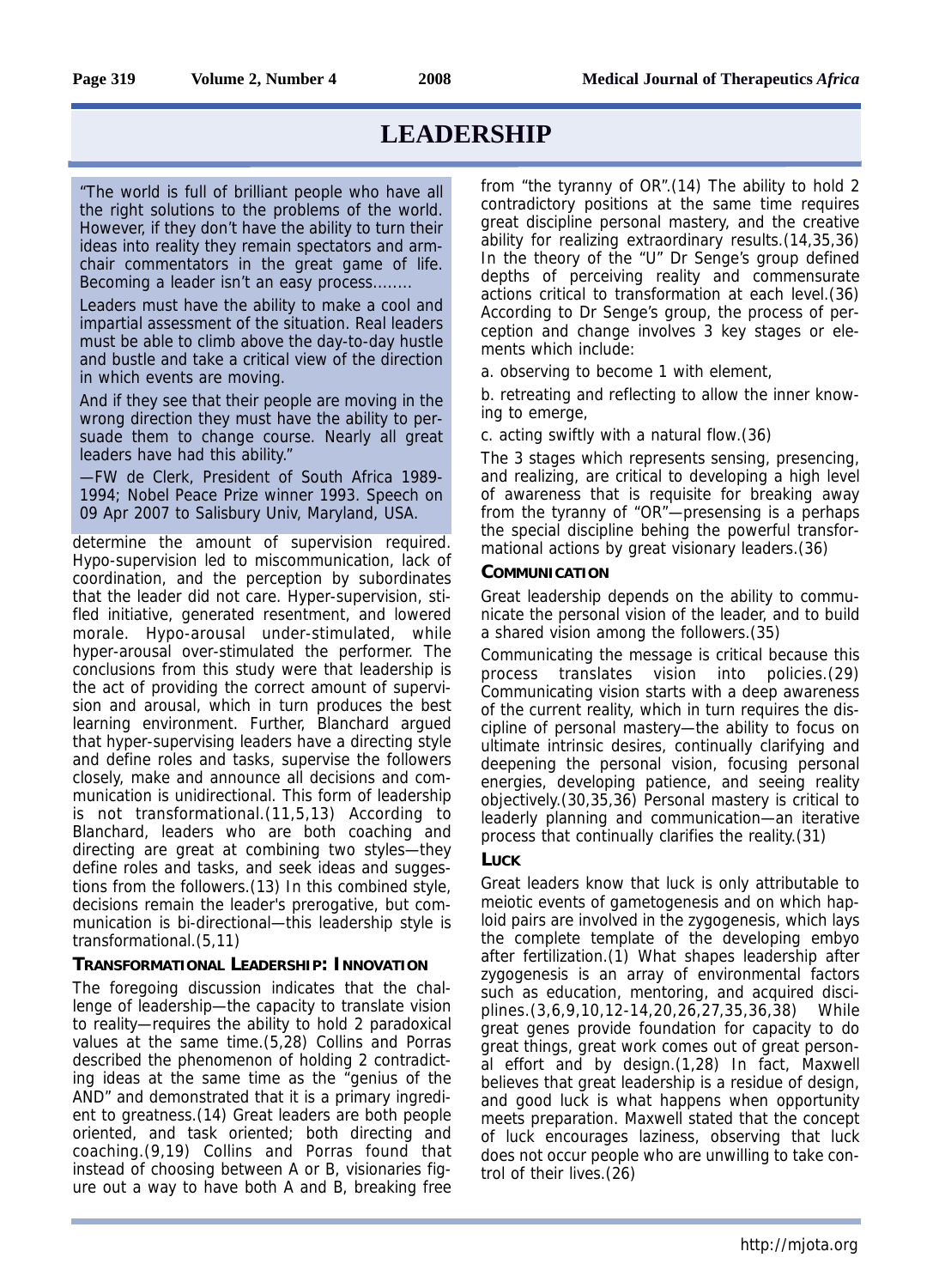Luck and heredity are closely related.(1) However, since no-one can choose heredity, the capacity for holding contradicting attributes at the same time is a primary requirement for greatness.(13,14) This transformational ability was a primary finding by Blake and Mouton, who concluded that great leaders are able to be both high on people AND high on task.(9) The greatest leaders are those who could strike a balance between arousal AND supervision they were both directing AND coaching. Their work is transformational and innovative.(13,14,19)

### **EXCELLENCE**

Leaders become great by developing a deep awareness of the need for self discipline (26), or personal mastery.(35) Diligence is necessary for successful accomplishments, and success is measured by achievements.(13,14,28) Great leadership comes from constantly practicing excellence.(36)

### **FOCUS**

Great leaders know that a sharp focus is critical to achieving transformational results.(27) According to Maxwell, to be effective, leaders must prioritize and focus on what is required, what gives the greatest returns, and what brings the greatest reward A leader cannot drift with the crowd: a great leader is willing to stand alone, and is not afraid of looking foolish.(13) Transformational leaders are innovative and are hyper-focused on details, and can envision clearly how inventions, ideas, thoughts, theories work.(2,11,34) Great leaders are single minded and set out to prove the worth of an idea or concept and do not let the perceptions of others or major barriers sway them away from their intellectual and scientific pursuits and the capacity for finding the truth.(36)

### **LEGACY**

Great leadership is committed to legacy and develops its followers into leadership.(30) The primary function of leaders is to set the tone, develop the vision and shape behavior of all those involved in organizational life.(10,15) Leaders bring together followers around common values, and superior performance beyond normal expectations is only possible by transforming follower values, attitudes and motives to a higher plane of arousal and maturity.(7)

### **TRANSFORMATION OF FOLLOWERS**

Great leadership leads to transformation of followers.(11) The concept of transactional and transformational leadership is based on seven leadership factors, which include charisma, inspirational, intellectual stimulation, individualized consideration, contingent reward, and management by exception, and laissez faire leadership.(5) Bass noted that although charismatic and inspirational leadership

"We stand here today as nothing more than a representative of the millions of our people who dared to rise up against a social system whose very essence is war, violence, racism, oppression, repression and the impoverishment of an entire people."

— Nobel Peace Prize speech Dec 1993, by Nelson Mandela, President of South Africa 1994-1999.

were unique constructs, they were empirically indistinguishable.

In the transformational model, the leader and the follower may have a different starting point but are eventually transformed in to a common goal.(4) Bass found that transforming leaders are elevating, mobilizing, inspiring, uplifting, extorting, and exalting: transformational leadership is ultimately moral raising human conduct and ethical aspirations of both the leader and the led.(5,11) Such leaders are said to align visions with follower needs and aspirations, propagate open communication, and generate team motivation.(29) Transformational leaders are risk takers who build confidence and promote teamwork.(4) Transformational leaders create sufficient energy to launch and sustain a transformation process within an organization.

Authentic transformational leaders persuade others on merit of issues, are morally uplifting, and are concerned about developing their followers into leaders.(8) According to Bass and Steidlmeir, peudotransformational leaders are more concerned about maintaining dependency, while the inspirational appeal of an authentic transformational leader focuses on the best in people—transformational leaders are outwardly and inwardly concerned about the good that can be achieved for the group, the organization, and the society for which they feel responsible.(8)

### **TRANSFORMATIONAL LEADERS: METHODS AND APPROACHES**

Transformational leaders are visionary and inspirational in approach.(13,15,38) They communicate a clear and acceptable vision and goals.(5) They tend to engender intense emotion in their followers.(15) Transformational leaders promote the self-concept, goal identification abilities, as sources of motivation.(13,29,33-36) They work by building ownership by involving the group in the decision process.(2) Successful transformational leaders move followers from external to internal control, making the desired behaviors or behavioral patterns become internalized rather than being driven through extrinsic exchange, which results in great reduction in the need to monitor employee behavior.(5,35) The transition from external to internal control is facilitated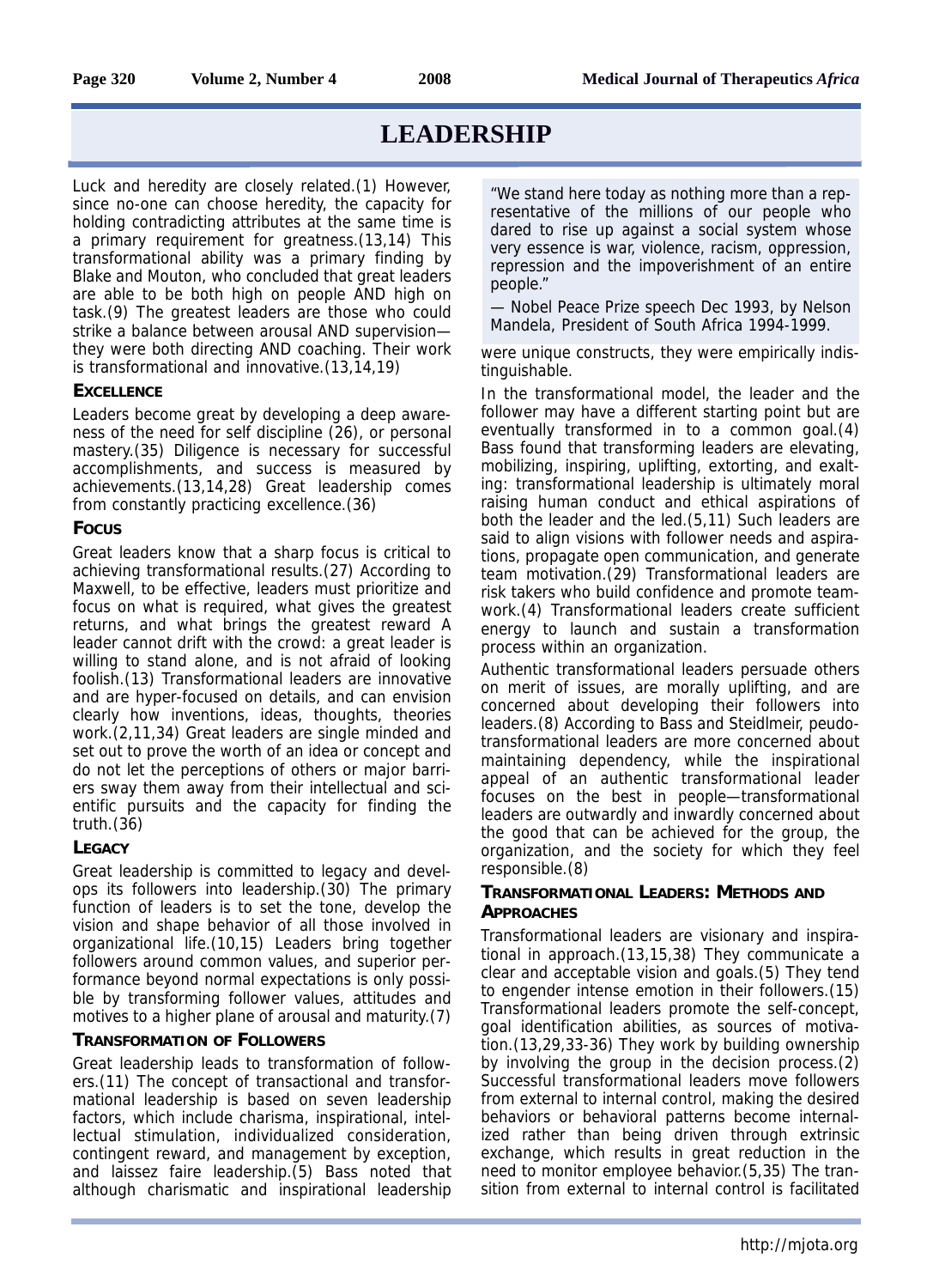#### by:

a. changing the mental models of employees,

b. linking desired outcomes to values held by employees,

c. creating employee ownership in outcomes so that positive outcomes validate the self concept of employees,

d. building strong employee identification with the group or organization—the cult-like culture.(13,14,35).

### **TRANSFORMATIONAL LEADERSHIP: PRODUCTIVITY**

Transformational leadership emphasizes leadership sharing and transcendence.(31,38) Indeed, transformational leaders ask followers to transcend their own interest for the good of the whole, group, organization, or society, promoting interdependence, and long-term thinking.(11) Transformational leadership results in more productivity at a lower cost, and more growth.(23) Further more transformational leaders bring about greater profitability, greater share of the market, and better debt/equity ratios.(2) Transformational leaders are more effective, productive, innovative, and satisfying to followers than transactional leaders.(24) Transformational leadership holds great promise for advancing associations, businesses and society.(4) In transformational leadership, both the leader and the led are transformed in performance and outlook.(8)

#### **PSEUDOTRANSFORMATIONAL LEADERS**

Howell and Avolio found that transformational leaders promote within their organizations ethical policies, procedures, and processes.(21) According to Bass and Steidlemeier, authentic transformational leader calls for universal goodwill.(8) They found that inspirational appeals of the authentic transformational leader tend to focus on the best in people. Authentic transformational leaders bring about changes in follower values by the merit and relevancy of the leader's ideas and mission to their followers' ultimate benefit and satisfaction.(20) Need for power is a key characteristic of leadership, and unlike pseudotransformational leaders who may use power primarily for self-aggrandizement, authentic transformational leaders channel the need for power in socially constructive ways into the service of others.(5,8,15,21) Bass found that the product of authentically transformational is to increase awareness of what is right, and help to elevate follower needs for achievement and self- actualization.(6)

#### **INNOVATION**

This personal leadership statement lays special emphasis on innovation—the fundamental transformation of an organization's core tasks.(3) There is a

complex relationship between innovation, transformational leadership and organizational performance.(11,13,14,27,35,36) Maxwell stated that life is about adventure, and venturing out is the hallmark of innovation.(28) Great leaders are open to change.(35) Initiative and psychological safety work in tandem, and support the quality of work in an organization.(3) Innovative companies tolerate risk well, which gives their employees (who may be share-holders) confidence to experiment. Change is central to innovation, and a culture that supports innovation accepts risk-taking and failure.(26-29) The leader must involve the led in the innovation process to support what they help create—innovation changes deep structures permanently.(26- 29,35) Maxwell observed that innovation takes great courage, stating that the greatest glory comes from daring to begin. Innovation can fail to deliver the envisioned results, primarily due to groupthink.(34)

### **CONCLUSIONS**

Steps towards creating a leadership statement for transformation requires defining a plan that:

- a. is personal,
- b. focuses on specific development needs,
- c. is practical,
- d. relies on job and learning experience,
- e. is owned by the person wanting transformation,
- f. is a living document.(37)

My personal statement is informed by the idea of transformational leadership and by the understanding that interdependent relationships promote a safe climate for innovation, in contrast to promoting independent climatic situations that undermine the innovative process.(3) The interrelationship between the transactional and transformational models was best explained by complexity science, the fractal theory and power law, the 5 disciplines of leadership, and the ability for presensing desired reality.(25,35,36,39) This leadership statement is informed by these disciplines plus other statements by thought leaders, all of which I follow with zeal as guiding principles in my personal leadership plan.

### **References**

1.Arvey R, Rotundo M, Johnson W, McGue M. The determinants of leadership: the role of genetic, personality, and cognitive. Univ Minnesota, Twin Cites Campus. At http://www.legacy-irc.csom.umn.edu/RePEC/hrr/papers/ 1302.pdf, 2002.

2.Avolio BJ, Waldman DA, Einstein WO. Transformational leadership in a management game simulation. Group and Organizational Studies 1988;13:59-80.

3.Baer M, Frese M. Innovation is not enough: Climates for initiative and psychological safety, process innovations, and firm performance. Journal of Organizational Behavior 2002;24(1):45